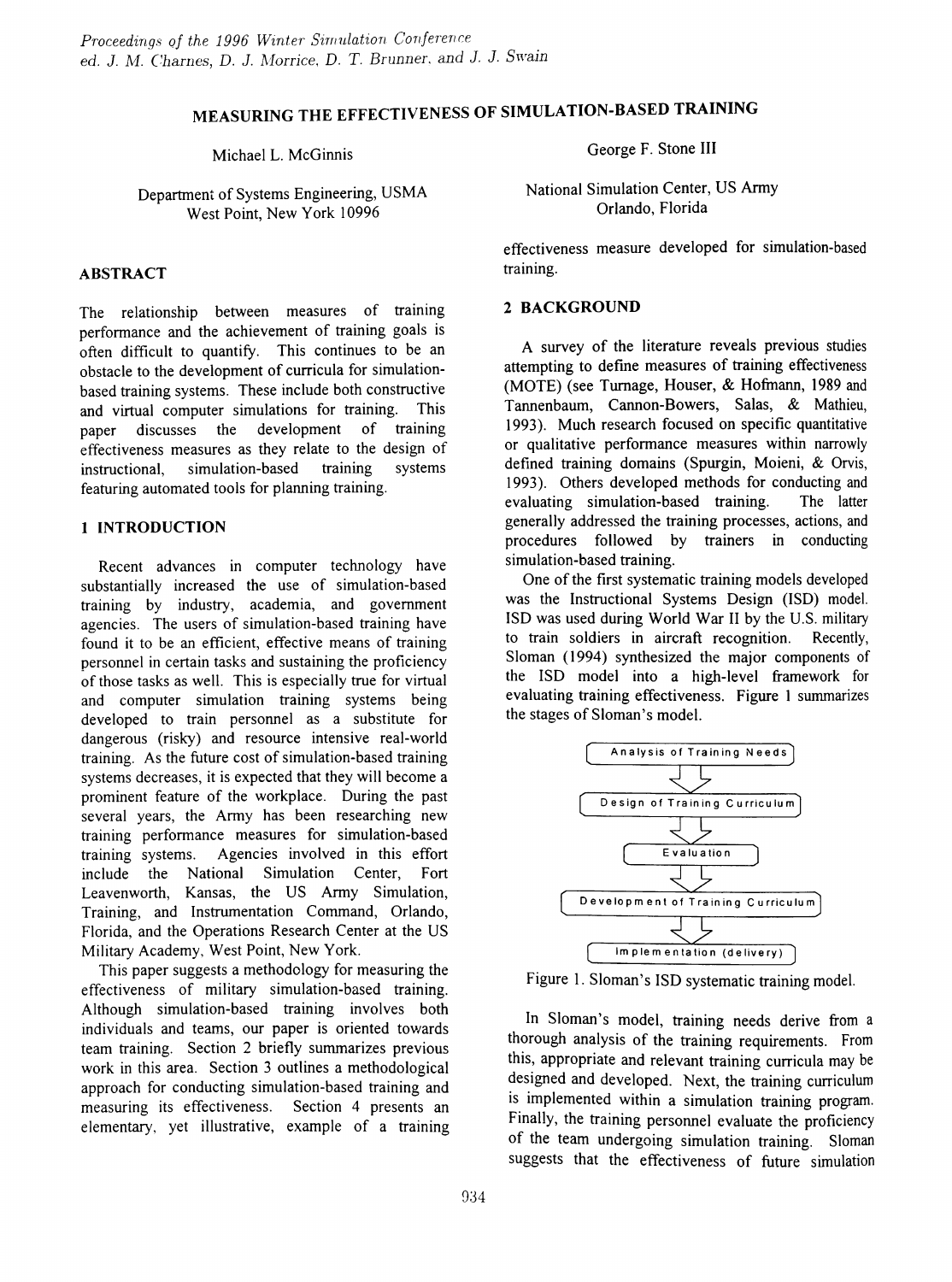training will depend on how well the five components of his ISO model are integrated into training curricula.

According to Williams, Reynolds, Carolan, Anglin & Shrestha (1989), there are several important factors to consider when integrating simulation training into an organization's training program. First, the simulation training must be linked to strategic objectives of the organization. Second, it must also be directly related to the functions and processes of the organization. Lastly, training system development must be perceived by system users as relevant to real-world tasks. In this way training curricula will provide information and training for accomplishing real-world tasks.

## 3 METHODOLOGY FOR MEASURING THE EFFECTIVENESS OF MILITARY SIMULATION-BASED TRAINING

The approach presented here for conducting and measuring the effectiveness of simulation-based training generally follows the ISO process described above in Section 2. The six major components of our process are: (1) training task identification; (2) training proficiency evaluation; (3) training task prioritization; (4) identification of simulation training support; (5) simulation training execution; and (6) feedback.<br>Identification of military training tasks for

Identification of military simulation-based training curriculum has benefited from at least twenty years of extensive Anny analysis in this area. Previous work determined many tasks for realworld missions that Army units may be assigned. These plans, called *mission training plans* (MTPs), specify the conditions, tasks, subtasks, and standards that Army organizations must meet in order to accomplish combat and peacetime missions. For example, mission training plans may identify the tasks required of an infantry unit to defend key terrain from enemy capture, or a quartermaster unit's tasks for setting up and operating a laundry and shower site for units in the field. Each mission training plan identifies the conditions for performing mission related tasks. They also subdivide major tasks into subtasks with standards for accomplishing each one. Work by the agencies noted in Section 1 included modifying the tasks and subtasks from mission training plans, and other sources, for use in real-world simulation-based training.

The second component is the assessment of a training unit's proficiency at performing mission related training tasks against a measurable standard. It is important that task proficiency be evaluated in a fair, unbiased manner that accurately reflects the training unit's ability to perform key and essential tasks for accomplishing specific missions. Task evaluation may be performed by the team undergoing training or by an outside,

independent evaluator. Recent efforts to automate the task proficiency evaluation process within a Training Exercise Development System (TREDS) are discussed by Crissey, Stone, Briggs, & Mollaghasemi, (1994) and McGinnis & Stone (1995).

In most cases, task proficiency standards are measurable, fixed criteria. Performance outcomes are usually assessed as pass or fail (i.e., go or no go). This helps remove subjectivity and ambiguity that might otherwise bias training performance measurements. See Gonzalez & Ingraham (1994) for further discussion of the application of measurable standards to simulationbased training. Next, we aggregate task and subtask ratings into an overall determination (measure) of training proficiency (see Section 4 below). Based on this assessment, the military unit is rated as either fully trained (T), partially trained (P) but needs practice, or untrained (U).

The third component, prioritization of tasks and subtasks, is a preliminary step to identifying and scheduling training support and resources, i.e., the fourth component, for executing simulation-based training as accomplished by the fifth component (see above). Task prioritization also helps training managers select training scenarios that meet the training goals of the military unit(s) undergoing training. The training task rankings, reflecting the value of each training task to mission accomplishment, and training performance scores obtained during simulation training execution are used to determine training proficiency scores.

The unit receives feedback during an after action review of training performance and lessons learned. Training evaluations provide the military unit(s) with quantitative results in the form of an overall score that benchmarks their performance during training. Training results are also used for adjusting task prioritization to reflect updated training priorities. This marks the start point for the next iteration of the simulation-based training process.

## 4 FORMULATION OF AN ELEMENTARY SIMULATION-BASED TRAINING EFFECTIVENESS MEASURE

The effectiveness measure presented here for simulation-based training is partially based upon multiple attribute utility theory and decision making methods. See Clemen (1990), Hwang & Yoon (1981), and Saaty (1980) for discussions of the theory and methods.

As explained above, our methodology requires that tasks be identified in advance of training. Following this, each task is ranked (weighted), relative to the others, by the military unit undergoing training. The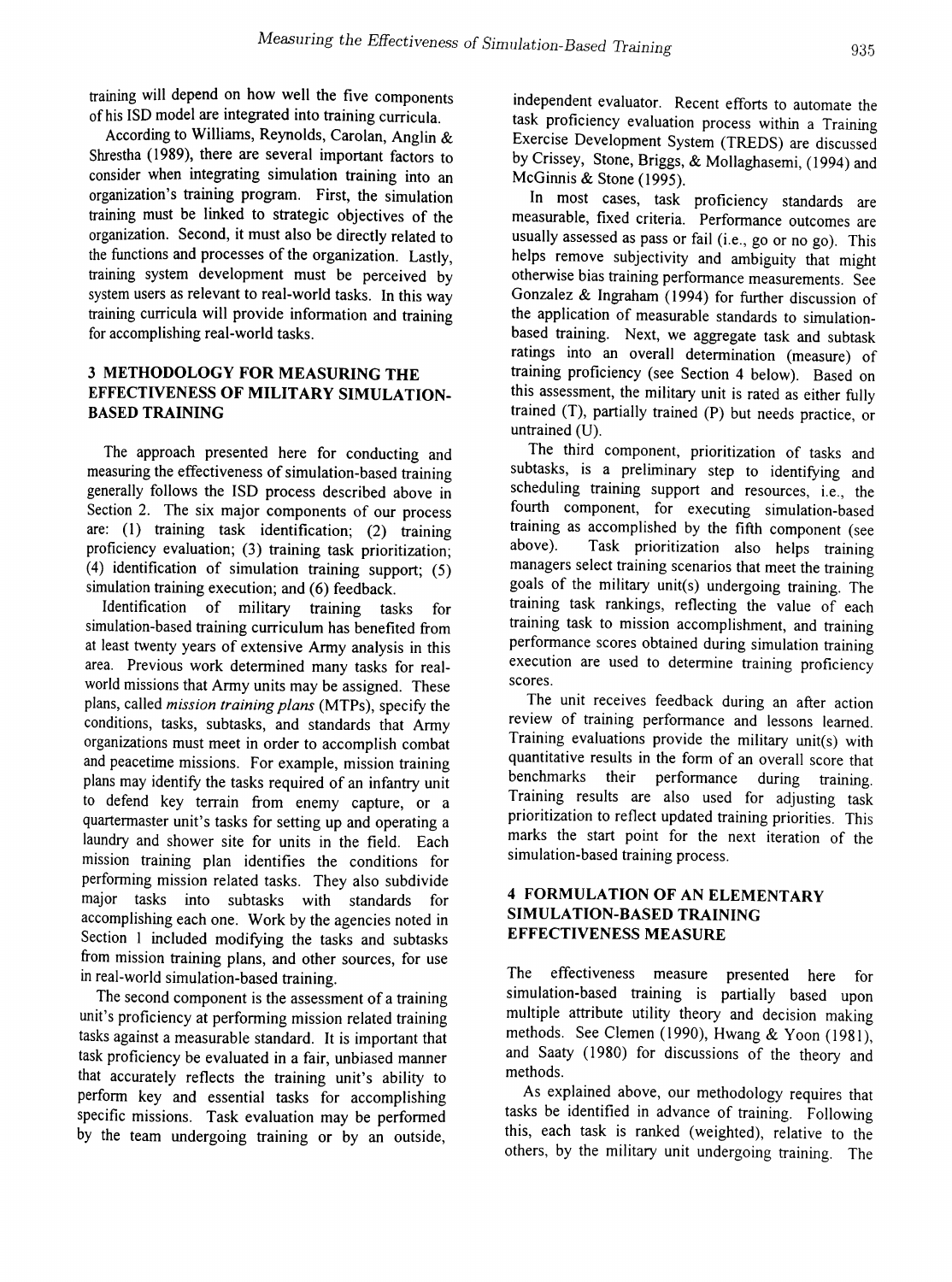weights reflect the importance of each task to mission accomplishment. Precise measurable standards are best for evaluating the training proficiency of the military unit. Figure 2 depicts a weighted sequence of training tasks.



Figure 2. Training tasks with weights

Next, a training task tree is constructed by breaking down each top level task *t* into lower level subtasks. The highest level tasks, level 1, are usually described in broad, general terms. These high level tasks are the ones that must be successfully completed for the military unit to achieve mission success. At each level, task decomposition leads to more basic, specific subtasks. Working down the tree, lower level subtasks generally reflect "how" the parent task is to be accomplished. Figure 3 illustrates the hierarchical structure of a partial training task tree for a single level 1 task *t,* decomposed through N subtask levels with L subtasks at each level.



Figure 3. A hierarchical task tree.

Weights must be determined for each subtask. As mentioned above, they represent the importance of subtasks to mission or parent task accomplishment. The combined weights of all subtasks branching from a parent task must sum to one. They may be derived mathematically using various methods or be elicited as subjective assessments from unit personnel.

The tree is solved, branch by branch, starting at the lowest level and working up. A linear combination of weights  $W$  and scores  $S$  is computed for each branch. These are rolled up to the next branch and added to the linear combination of weights and scores for the parent node. This process continues for all tasks  $L$ , branches M (within a level), and levels N until a total score is computed for the highest level task (level 1). Mathematically, this is given by

$$
\sum_{i=1}^N \sum_{j=1}^M \sum_{j=1}^L W_{ijk} S_{ijk}.
$$

Training proficiency score computations for a hypothetical training proficiency task tree may be illustrated using a simple additive procedure. We note, however, real-world situations may demand a more sophisticated, robust method. Here, we compute the overall task proficiency score for a level 1 task expanded two levels deep. Two branches emanate from the first level to the second level. Three branches emanate from each of the second level nodes.

In practice, task scores may have different units of measurement such as time or distance. Before these task scores can be used to compute a task proficiency score they must be converted into unit-less values called *utiles* (see Clemen, 1990). For this example, we assume all real-world task scores have been converted into utile values as given in Table 1. The utile values, in this case, range between 0 to 10 yielding a utopian value for the level 1 task of 32. Table 1 gives the weights and scores for each subtask, as well as, the combined and aggregated scores computed for each level.

| Task           | Weight | Task<br>Score | Combined<br>Score | Aggregate<br>Scores |
|----------------|--------|---------------|-------------------|---------------------|
|                |        |               |                   | <u>18.2</u>         |
| ı              | 0.4    | 7             | $2.8 (+4.8) =$    | 7.6                 |
| $\overline{c}$ | 0.6    | 8             | $4.8 (+5.8) =$    | 10.6                |
| 11             | 0.3    | 1             |                   |                     |
| 12             | 0.2    | 10            |                   |                     |
| 13             | 0.5    | 5             | 4.8               |                     |
| 21             | 0.3    | 8             |                   |                     |
| 22             | 0.3    | 6             |                   |                     |
| 23             | 0.4    | 4             | 5.8               |                     |
|                |        |               |                   |                     |

Table 1. Training proficiency computation results.

The hypothetical results reveal that the military unit achieved a raw task proficiency score of 18.2 for the level 1 task. This establishes a training proficiency benchmark for this task of approximately 50% of the utopian value.

Training measurement parameters such as task conditions, standards, weights, and utile ranges may vary by training unit, simulation site, or training scenario. Obviously, task proficiency scores are sensitive to changes in these training effectiveness parameters. Therefore, care must be taken to properly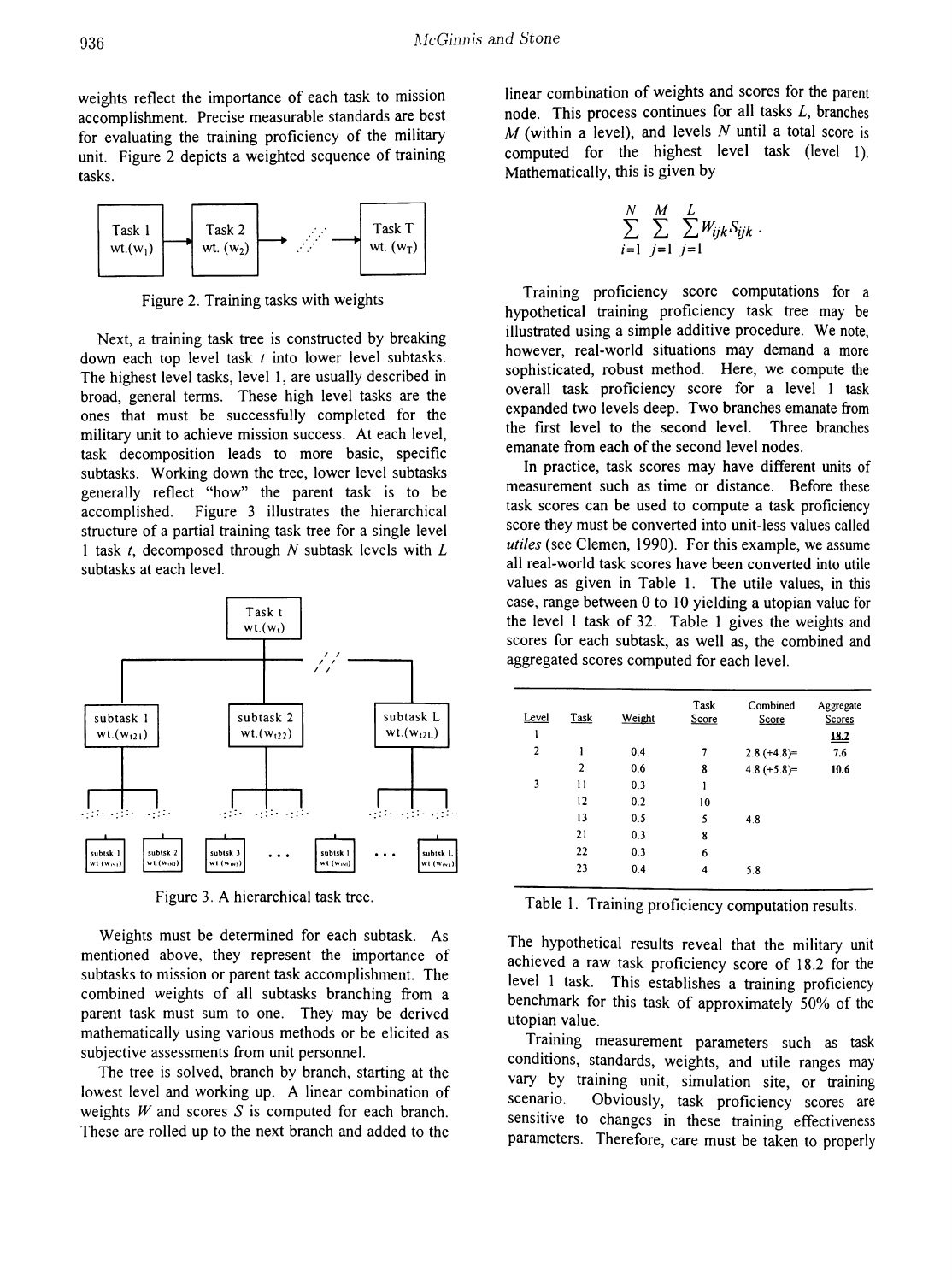account for such changes when making comparative analyses of a military unit's training proficiency over time using the methodology presented above.

## 5 CONCLUSIONS

At this time, none of the Army's simulation-based training facilities of Combined Armed Tactical Trainer (CATT) family have yet been built. The first to be. developed will be the Close Combat Tactical Trainer  $(CCTT)$  for training armor and mechanized forces at battalion and below. The first CCTT facility is currently under construction and is expected to be operational in 1997 or 1998. Therefore, the potential value of the methodology presented in this paper is unknown at this time. Future work will include testing and evaluating the methodology and various training effectiveness measures in simulation-based training experiments to be conducted at a prototype facility located at the US Army Simulation, Training, and Instrumentation Command. Experimentation involving potential future system users will hopefully provide training system developers with feedback for improving both the simulation training systems under development and the methods for measuring training effectiveness.

There is also a high potential for transferring the military simulation-based training technology and training methodology to non-military applications. For example, a System for Training Emergency Personnel (STEP), proposed previously by McGinnis (1994) for training civilian emergency personnel, is very similar to TREDS task identification and the Instructional Systems Design (ISO) model discussed previously. Finally, it is hoped that this work will motivate future research efforts in this area that will lead to improved measures of simulation-based training effectiveness and fielding the best training system possible.

## REFERENCES

- Clemen, R.T. 1990. *Making Hard Decisions: An Introduction to Decision Analysis.* Belmont, CA: Duxbury Press. .
- Crissey, M., Stone, G.F., Briggs, D., & Mollaghasemi, M. 1994. Training exercise planning: Leveraging data and technologies. *Proceedings of the 16<sup>th</sup> Interservice/Industry Training Systems and Interservice/lndustry Training Systems and Education Conference.* Washington, DC: National Security Industrial Association.
- Gonzalez, A. & Ingraham, L. 1994. Computer-based exercise progression in simulation-based training. *IEEE Transactions on Systems, Man, and Cybernetics* 24(6): 863-874.
- Hwang, C. & Yoon, K. 1981. *Multiple Attribute Decision Making Methods and Applications: A State-of-the-Art Survey.* New York: Springer-Verlag.
- McGinnis, M.L. 1994. Unpublished Technical Report: *The system for training emergency personnel (STEP).* The United States Military Academy, West Point, New York.
- McGinnis, M.L. and Stone, G.F. 1995. *Recent initiatives to develop decision support systems for command and control (C2) and training planning.* Industry, Engineering, and Management Systems (IEMS) 1995 Proceedings: 584-589.
- Saaty, T.L. 1980. *The Analytical Hierarchy Process.* New York: McGraw Hill.
- Sloman, M. 1994. *A handbook for training strategy.* Brookfield, Vennont: Gower.
- Spurgin, A., Moieni, P., & Orvis, D. 1993. Some thoughts on the use of data for assessing training effectiveness. *Proceedings of the* 1993 *Simulation Multiconference on the International Simulators Conference.* San Diego, CA: Society for Computer Simulation: 579-584.
- Tannenbaum, S., Cannon-Bowers, J., Salas, E., & Mathieu~ 1. 1993. Technical Report 93-011: *Factors that influence training effectiveness: a conceptual model and longitudinal analysis.* Orlando, FL: Naval Air Warfare Center Training Systems Division.
- Turnage, 1., Houser, T., & Hofmann, D. 1989. *An assessment of performance methodologies for collective military training.* Orlando, FL: University ofCentral Florida.
- Williams, K., Reynolds, R, Carolan, T., Anglin, P., & Shrestha, L. 1989. Technical report TR89-035: *An evaluation of a methodology for cognitively structuring and adaptively sequencing exercise content for embedded training.* Orlando, FL: University of Central Florida, Institute for Simulation and Training.

#### AUTHOR BIOGRAPHIES

MICHAEL L. MCGINNIS directs the Operations Research Center at the United States Military Academy (USMA), West Point, New York. He received a B.S. degree from USMA in 1977, M.S. degrees in Applied Mathematics and Operations Research from Rensselaer Polytechnic Institute in 1986, a Ph.D. in Systems and Industrial Engineering from the University of Arizona in 1994, and a M.A. in National Security and Strategic Studies from the Naval War College in 1996. His applied research interests are military command and